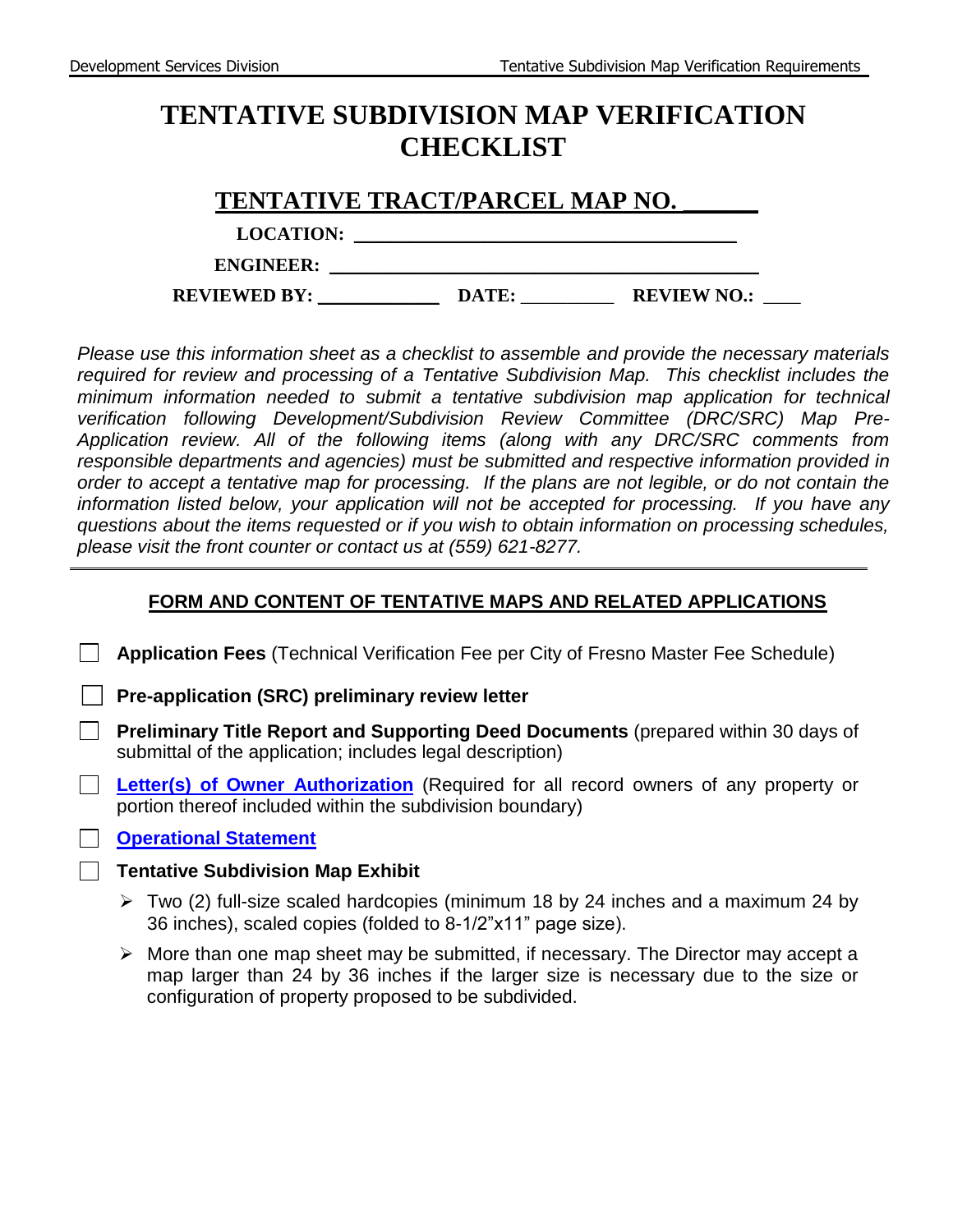$\Box$  Planned Development Permit (if applicable)

- Two (2) full size, scaled copies of Planned Development (Site) Plan (folded to 8- 1/2"x11" page size) containing the following information:
	- The proposed planned development boundaries;
	- The perimeter of ownership;
	- The location, and dimensions of any existing and proposed property lines and easements within the site;
	- The proposed land uses and the total floor area and/or land area devoted to each;
	- The proposed density and intensity of development;
	- The location of proposed streets, pedestrian ways, and bike ways;
	- The location of proposed lot lines, structures & buildings, parking, yards, pathways, open spaces, other public or private facilities, and all associated improvements; and,
	- Completed **[Planned Development Permit Supplemental Application Form](https://webapp.fresno.gov/docs/darm/PlanningDocs/G9%20-%20Planned%20Development%20-%20Supplemental%20Information.pdf)**  and/or notations as necessary to provide a detailed list of any/all proposed deviations from the Development Code, General Plan, applicable operative plan, or adopted policy; and, indication of where such deviations are proposed to occur.

*(Please note that all Planned Development Permit Application content requirements included within Section 15-5903-C of the Fresno Municipal Code will be required to be submitted to the City of Fresno prior to formal application or associated tentative map acceptance.)*

 $\Box$  Site plans, drawings and other graphic materials that are part of a special permit application must be consistent with the tentative subdivision map.

### **Electronic Submittal**

 Submit all of required documents containing the information listed herein in PDF format through the City of [Fresno FAASTER](http://www.fresno.gov/faaster) system citizen's online access portal.

### *Instructions for preliminary tentative subdivision map submittal:*

- Log into the City of Fresno FAASTER online at **<http://www.fresno.gov/faaster>**
- From the Home Screen either Login or Register for an Account if you do not have one.
- $\triangleright$  Once Logged-in, select the Planning/Land Division tab from the menu; and then, select "Create an Application" from the blue menu bar
- $\triangleright$  Click the check-box accepting terms of General Disclaimer; and then, click blue button to select "Continue Application"
- $\triangleright$  Select "Map Pre-Application" under the options for selecting a Record Type; and then, click blue button to Continue Application and complete the steps.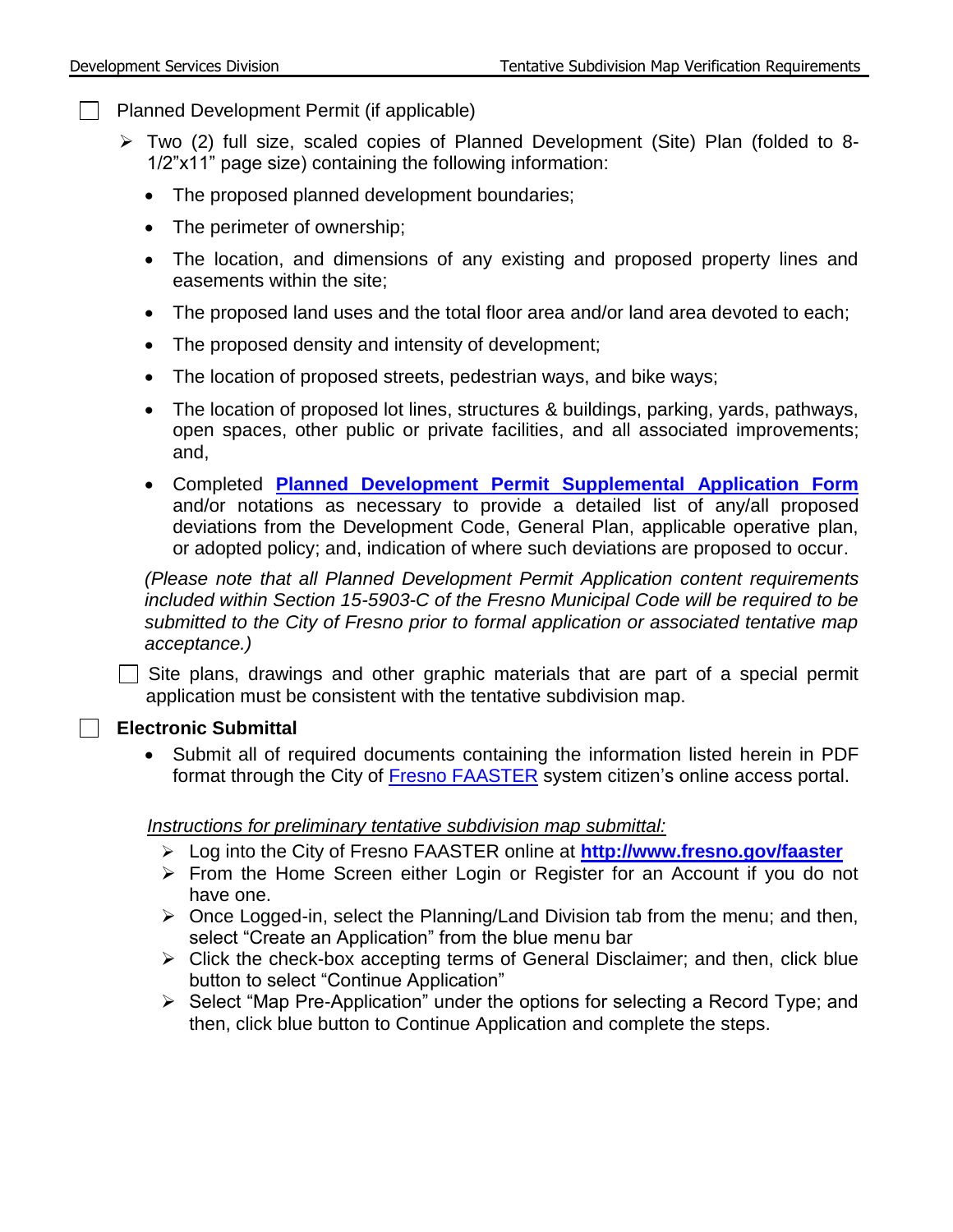### **Additional staff comments, requirements or information to be incorporated into submittal package:**

#### **REQUIRED FORM AND CONTENT OF TENTATIVE SUBDIVISION MAPS**

| $\Box$ Each tentative subdivision map shall be drawn to an engineer's scale and at a scale |  |  |  |  |  |  |  |
|--------------------------------------------------------------------------------------------|--|--|--|--|--|--|--|
| sufficient to show details of the map clearly.                                             |  |  |  |  |  |  |  |

|  |  | A north point, scale and the date of map preparation shall be shown on the map. |
|--|--|---------------------------------------------------------------------------------|
|  |  |                                                                                 |

| $\Box$ A reduced scale vicinity map shall be provided on the tentative subdivision map, which |
|-----------------------------------------------------------------------------------------------|
| clearly shows the proposed subdivision boundary with respect to the nearest east-west         |
| and north-south major streets.                                                                |

#### **Title block, including the following:**

|                                                  |  |  |  | $\Box$ The tract number as obtained from the County Recorder, or the parcel map number as |  |  |  |
|--------------------------------------------------|--|--|--|-------------------------------------------------------------------------------------------|--|--|--|
| provided by the City, shall be shown on the map. |  |  |  |                                                                                           |  |  |  |

 $\Box$  The map shall be titled as a tentative or vesting tentative tract or parcel map. If the tentative subdivision map is for a condominium, planned development or stock cooperative, or a conversion thereto, this shall be indicated as part of the title of the map.

 $\Box$  If the tentative subdivision map is proposed to be phased, this shall be indicated as part of the title of the map.

*(Note: Proposed phase lines should also be shown on the tentative map.*

Legal Description.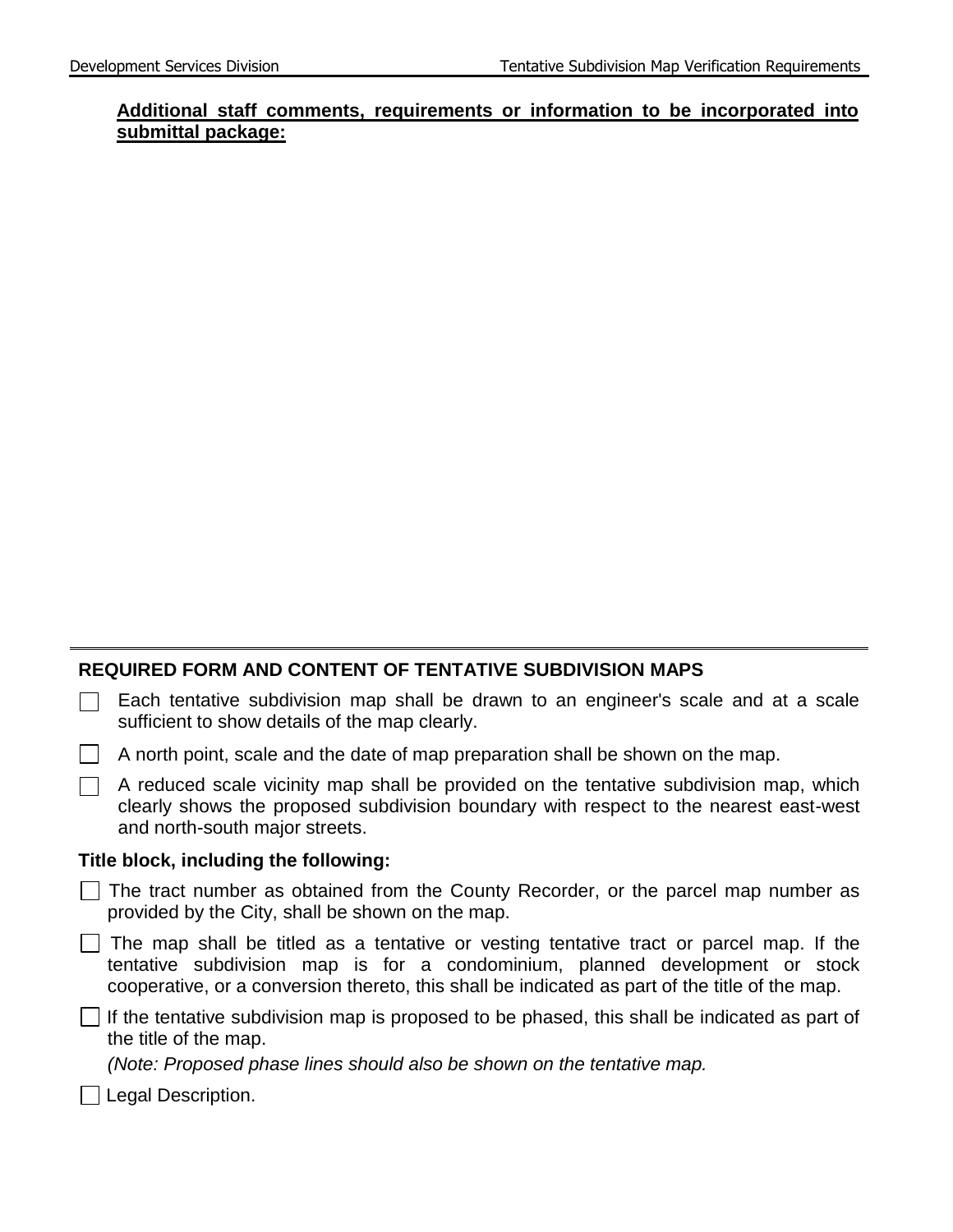# **Standard Notes, including the following:**

| <b>Project Site Address</b>                                                                                                                                                                                                                                                                                             |
|-------------------------------------------------------------------------------------------------------------------------------------------------------------------------------------------------------------------------------------------------------------------------------------------------------------------------|
| Assessor's Parcel Number(s) (APN);                                                                                                                                                                                                                                                                                      |
| Source of data from which the map was drawn.                                                                                                                                                                                                                                                                            |
| The gross and net site acreage shall be stated;                                                                                                                                                                                                                                                                         |
| (NOTE: Gross acreage is calculated based upon underlying fee simple title. Net acreage<br>is calculated as Gross Acreage, less major street dedications)                                                                                                                                                                |
| Existing and proposed General Plan land use designation(s);                                                                                                                                                                                                                                                             |
| Existing and proposed zone district(s);                                                                                                                                                                                                                                                                                 |
| (NOTE: If the subdivision is proposed to be developed at more than one type of zone<br>district, the boundary of each proposed zone district shall be shown on the map. If the<br>subdivision is proposed for multiple-family residential uses, the proposed number of<br>dwelling units shall be stated.)              |
| Existing use or uses of the property shall be stated;                                                                                                                                                                                                                                                                   |
| Source of water supply shall be stated.                                                                                                                                                                                                                                                                                 |
| Method of sewerage and sewage disposal shall be stated.                                                                                                                                                                                                                                                                 |
| Improvements proposed to be made/installed including sewer, water, other utilities, storm<br>sewer, streetlights, gutter, curb, sidewalk, and permanent pavement, shall be stated on the<br>map. The map shall state if improvements are proposed to be installed to City standards or<br>if alternatives are proposed. |
| Statement of whether any existing underground features such as private wells, cesspools,<br>septic systems, dump sites or other underground structures are present and whether such<br>features are to be abandoned, removed, or retained.                                                                              |
| Statement of whether grade differentials of six (6) inches or more will exist after<br>subdivision; and, identification of locations where such grade differentials will exist<br>between the subdivision boundary and adjacent properties after subdivision.                                                           |
| Statement of the types and estimated number of existing trees to be removed within the<br>boundary of the subdivision.                                                                                                                                                                                                  |
| For residential subdivisions, a statement shall be furnished indicating how the subdivision<br>design provides, to the extent feasible, for passive natural heating or cooling opportunities<br>and other measures that conserve nonrenewable energy resources.                                                         |
| The tentative subdivision map shall state the name, address, and telephone number of<br>the following persons:                                                                                                                                                                                                          |
| Record owner or owners of the property proposed to be subdivided;                                                                                                                                                                                                                                                       |
| Subdivider;                                                                                                                                                                                                                                                                                                             |
| Engineer, land surveyor or other person responsible for the map preparation.                                                                                                                                                                                                                                            |
|                                                                                                                                                                                                                                                                                                                         |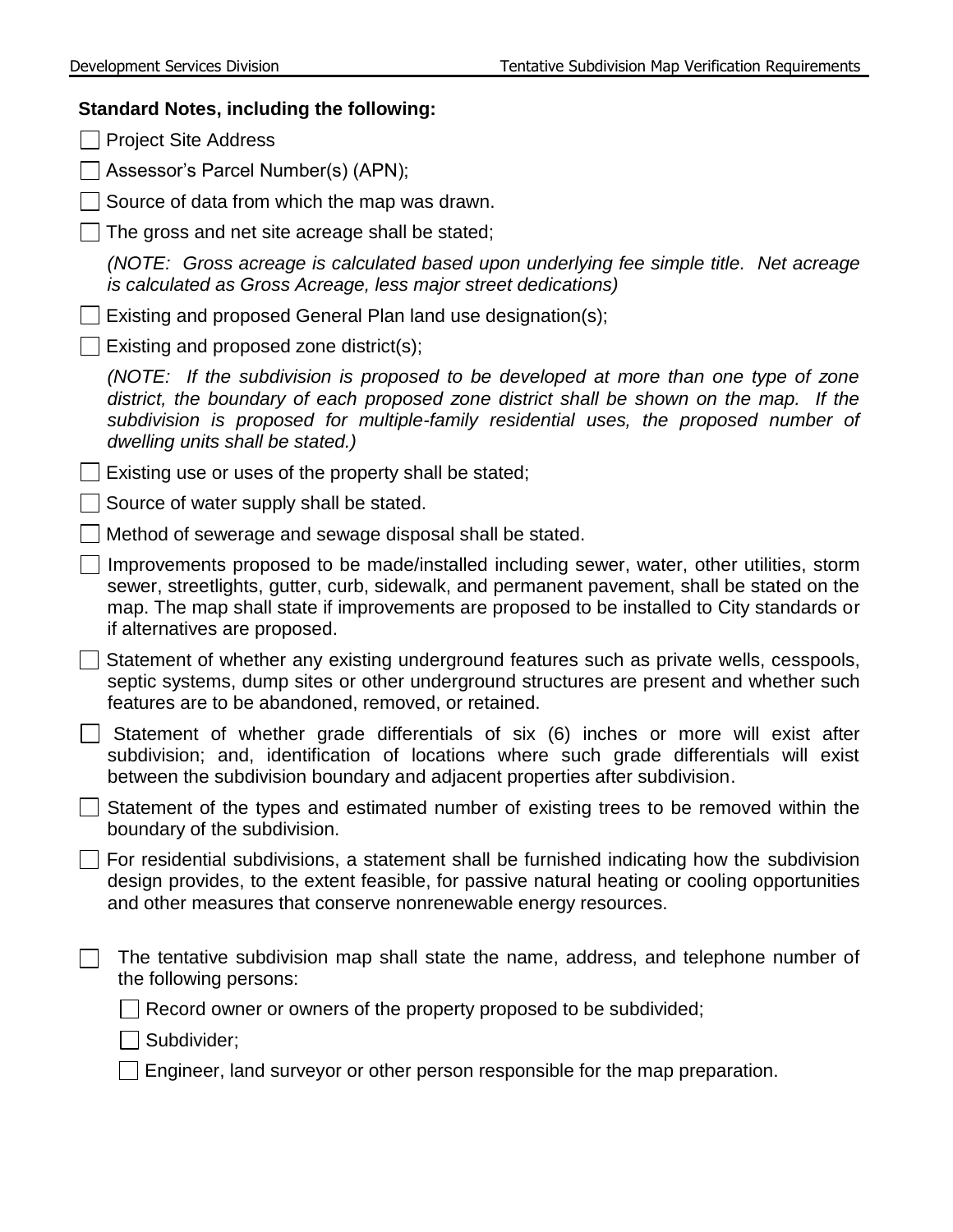#### **On-site & Off-site Information, including the following:**

 $\Box$  Section lines and section corners shall be referenced on the map.

 $\Box$  Subdivision boundary lines shall be consistent with one or more contiguous legal lots of record and/or with one or more continuous units of improved or unimproved land created lawfully in accordance with State law and the Fresno Municipal Code for purposes of sale lease or financing and shown on the latest County assessment roll, as provided by Section 66424 of the Government Code.

Where existing lots of record or otherwise lawfully created lots are only partly included within the subdivision boundary, the entire boundary of such parcels shall be shown on the subdivision map.

 $\Box$  All existing and proposed lots/parcels with area and dimensions shown. All lots shall be identified with a number designation and parcels with a letter designation.

Proposed areas for school sites, parks, ponding basins, pedestrian and bicycle paths, open space and landscaped areas, and other such facilities and features shall be shown on the map where applicable.

In accordance with Section 66424.6 of the Government Code, when a subdivision is of a  $\Box$ portion of any unit or units of improved or unimproved land, the subdivider may designate as a remainder that portion which is not divided for the purpose of sale, lease, or financing.

 $\Box$  Designated remainder parcels shall be shown and identified on the tentative map with dimensions but shall not be included within the proposed subdivision map boundary.

 $\Box$  A subdivider shall not designate as a remainder any portion of land which does not meet the minimum lot size (i.e., area, width and depth) standards of the Fresno Municipal Code respective to the City zone district applicable the same portion of land; or, the standards of the Fresno Municipal Code respect the City zone district determined to be consistent with the applicable Fresno General Plan land use designation for the same portion of land pursuant to Table 3-3 (General Plan Land Use Designations and Zoning Districts Consistency) of the Fresno General Plan.

 $\Box$  Lots that are not proposed for development or which are proposed to be dedicated for public purposes shall be identified as Outlots and be given an alphabetical identification, with an explanation/notes provided as to purpose(s) for which the Outlot is intended or will be dedicated.

*(NOTE: The City of Fresno will not accept dedication of an Outlot in fee, for purposes of a temporary ponding basin. Residential lots may be proposed, created and used for temporary ponding purposes subject to recordation of a retention and maintenance agreement/covenant until permanent drainage service is available. The location and number of lots proposed for temporary ponding shall be identified on the tentative map.)*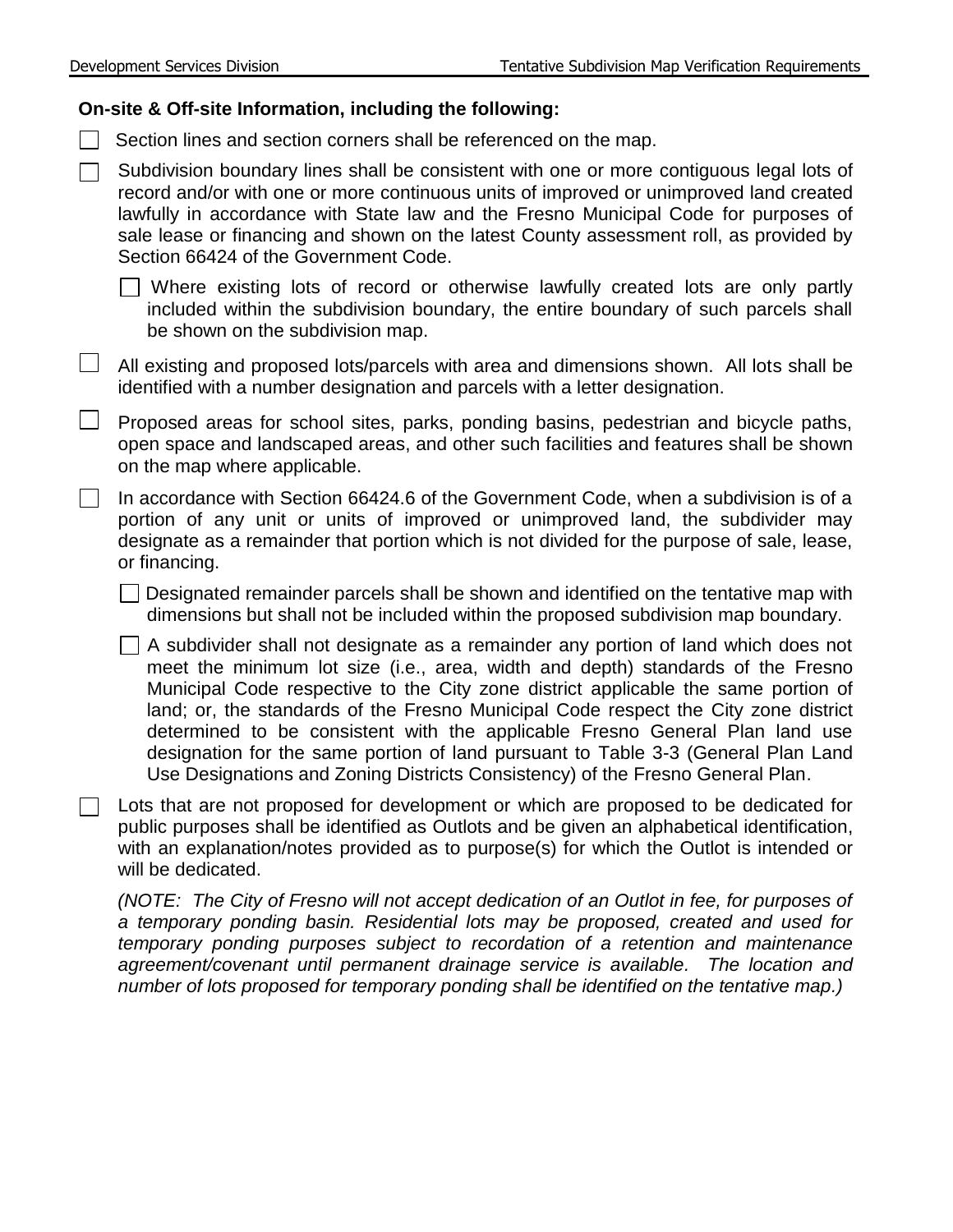| Development Services Division                                                                                                                                                                                                                                                                             | Tentative Subdivision Map Verification Requirements                                                                                                                                                                                                        |
|-----------------------------------------------------------------------------------------------------------------------------------------------------------------------------------------------------------------------------------------------------------------------------------------------------------|------------------------------------------------------------------------------------------------------------------------------------------------------------------------------------------------------------------------------------------------------------|
| The locations, names, and widths of existing streets, highways and public rights-of-way<br>shall be shown and fully dimensioned.                                                                                                                                                                          |                                                                                                                                                                                                                                                            |
| numbers for deeds of easement, etc.                                                                                                                                                                                                                                                                       | Existing/previous dedications or vacations of public street rights-of-way shall be<br>identified through notations with reference to recorded Document/Instrument                                                                                          |
| Show and label radii for curved streets, cul-de-sacs and knuckles.                                                                                                                                                                                                                                        |                                                                                                                                                                                                                                                            |
| dimensions from centerlines to section lines for major streets).                                                                                                                                                                                                                                          | Show and label centerlines where an Official Plan Line (OPL) exists (provide                                                                                                                                                                               |
| The location, names, and widths of all proposed streets, alleys and/or points of<br>emergency vehicle access (EVA) in the subdivision to be offered for dedication shall be<br>shown. For curved streets, the approximate radius of each centerline curve shall be<br>shown.                              |                                                                                                                                                                                                                                                            |
| Dimensioned street cross-sections shall be shown on the map for any proposed<br>streets varying from adopted City of Fresno standards.                                                                                                                                                                    |                                                                                                                                                                                                                                                            |
| for the adjacent parcels shall be shown.                                                                                                                                                                                                                                                                  | In subdivisions which may be expected to significantly affect or restrict the future<br>design of adjacent undeveloped parcels, potential streets and lot/parcel alignments                                                                                |
| Locations and widths for existing and proposed easements for landscaping, drainage,<br>sewerage, private and public water lines, public utilities, irrigation canals, and other<br>purposes shall be shown on the map; along with reference to<br>Document/Instrument numbers for deeds of easement, etc. | recorded                                                                                                                                                                                                                                                   |
| and the general slop of the land and the high and low points thereof.                                                                                                                                                                                                                                     | A drainage plan shall be shown on the map, including direction of flow for drainage<br>and areas subject to inundation and storm water overflow. Light arrows and<br>elevations or contours shall be shown on the map to determine grade differentials     |
| Existing aboveground structures (e.g., buildings, water wells, power or transmission<br>lines, etc.); or, underground features (e.g., public utilities, private septic systems,<br>drainage and/or irrigation pipelines, etc.) located within subdivision boundary or<br>adjacent public rights-of-way.   |                                                                                                                                                                                                                                                            |
| created by the proposed land division.                                                                                                                                                                                                                                                                    | Existing buildings located on the land to be divided, which are to remain, shall be<br>provided together with their major exterior dimensions and distance from said<br>buildings and structures to the boundary lines of the lots/parcels which are to be |
| All existing and proposed street furniture, boxes, pads, utility vaults, transformers,<br>backflow prevention devices, meters, fire hydrants, bus stops, and type/location/height,<br>of proposed streetlights or signal poles, etc.                                                                      |                                                                                                                                                                                                                                                            |
| Fences/walls, existing and proposed, including height and type.                                                                                                                                                                                                                                           |                                                                                                                                                                                                                                                            |
| Scope of work: all items shall be listed as existing (to remain or to be removed),<br>proposed or future.                                                                                                                                                                                                 |                                                                                                                                                                                                                                                            |
|                                                                                                                                                                                                                                                                                                           |                                                                                                                                                                                                                                                            |